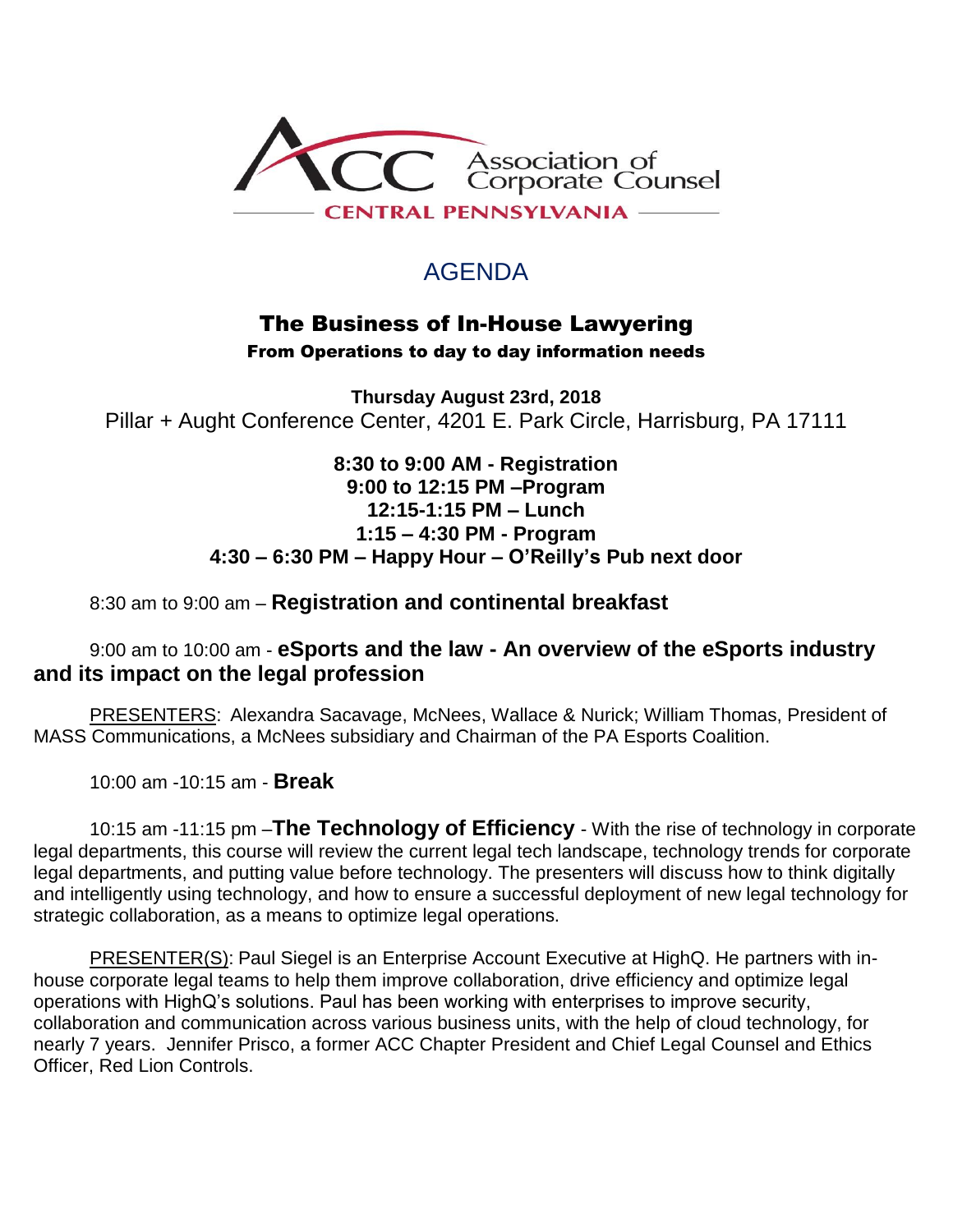11:15-12:15 PM **– GDPR: What Is It & Should You Be Concerned** The EU's major new data privacy law - General Data Protection Regulation ("GDPR") - went into effect on May 25, and changes the landscape for many U.S. companies. Gone are the days of unfettered capturing, analyzing and utilizing personal data for marketing purposes. If your business monitors the behavior of EU residents, or handles the personal data of people living in Europe, including merely capturing the IP address of an EU resident, you must comply with GDPR or risk fines up to \$24M. Join us for an interactive discussion on the new regulation and learn steps your organization needs to take now to comply.

PRESENTERS: Brienne Marco, Spilman Thomas & Battle; Tina Orndorff, a former ACC Chapter President and Associate General Counsel PSECU and Tim Snyder, Information Security PSECU

12:15 PM to 1:15 pm – **Lunch**

1:15 pm to 2:15 pm – **Emerging Issues in the Modern Workplace** - This program will explore a few hot topics in the modern workplace, including sexual harassment, independent contractors and ethical supply chains. We'll provide practical tips relating to sexual harassment and implications of the increased focus on this issue. We'll also discuss how and why to avoid misclassification of employees as independent contractors, even as the line blurs in today's on-demand economy. Finally, we'll highlight risks (and ways to mitigate risk) relating to the use of forced labor and child labor by downstream contractors or suppliers – the subject of increasing legislation and heightened expectations from consumers, investors and business partners.

PRESENTERS: Amy Groff, Partner and Maureen O'Dea Brill, Associate, K&L Gates LLP

#### 2:15 pm to 2:30 pm - **Break**

2:30 pm to 3:30 pm – **Building A Better Relationship With Your Outside Counsel** As inside counsel, you have built a system to help you work more efficiently and effectively with outside counsel, whether that be approved counsel lists, outside counsel guidelines, or implementing legal project management. You have told your counsel how far in advance of a deadline to send you documents for review, and you have advised that the company will not pay for overhead so you better not see it pop up on bills. But, how about the other side of the relationship? What can you, as inside counsel, be doing to help outside counsel work more effectively *with and for* you?

Previously serving as Counsel, Global Labor & Employment for The Hershey Company, Lindsey is now back in private practice defending employers in litigation and providing practical, actionable guidance for her business clients. Practicing in both roles, Lindsey has lived the joys and frustrations of each side of the inhouse and outside counsel relationship. In this program, she will discuss what in-house counsel can do on your end to help make that relationship more harmonious, productive, and successful.

PRESENTER: Lindsey E. Snavely; Pillar + Aught

3:30 pm to 4:30 pm – **Ethical Use of Social Media** As social media use continues to increase, it appears that little focus is placed on the ethical implications of lawyers' use of social media in and out of litigation. This presentation will discuss the issues associated with lawyers' use of social media, with a